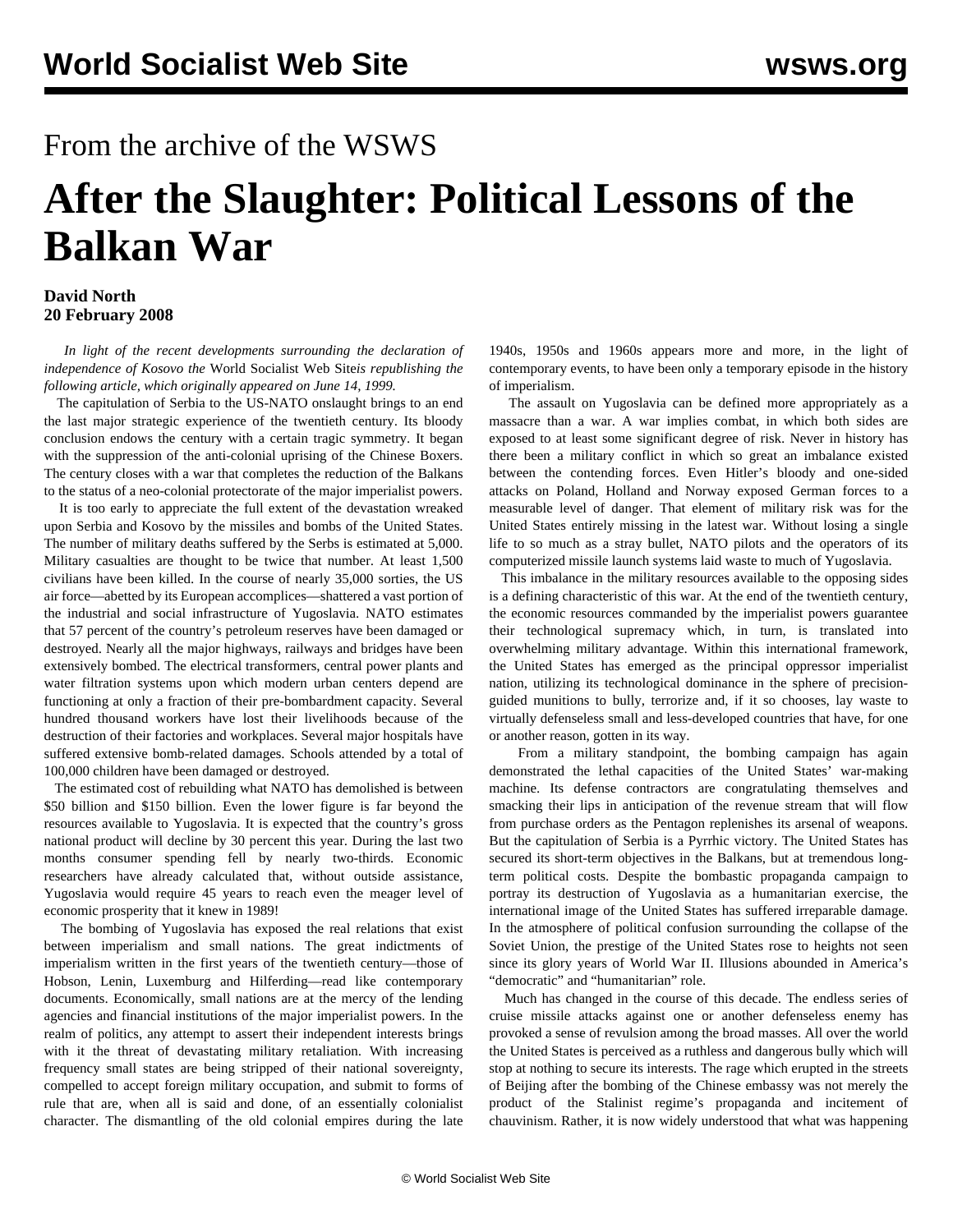to Belgrade could happen within the next few years to Beijing. More astute representatives of American imperialism fear that the deterioration in the international image of the United States will carry with it a serious political price. In a roundtable discussion on the ABC news program "Nightline" following the initial announcement of Milosevic's acceptance of NATO's terms, former Secretary of State Lawrence Eagleburger opined: "We've presented to the rest of the world a vision of the bully on the block who pushes a button, people out there die, we don't pay anything except the cost of the missile ... that's going to haunt us in terms of trying to deal with the rest of the world in the years ahead."

 Even among its NATO allies, there is nervousness over the international appetites of the United States and its willingness to use all methods to get what it wants. Publicly, European presidents and prime ministers genuflect obediently before the United States and proclaim eternal friendship. Privately, among themselves and in "safe" rooms that they hope are not bugged by the CIA, these leaders wonder where, or against whom, the United States will make its next move. What happens if and when the interests of Europe collide directly with those of the United States? Last year the covers of *Time* and *Newsweek* ran mug shots of Saddam Hussein. This year, of Slobodan Milosevic. Next year, who will it be? Whom will CNN proclaim to be the latest international villain, the first "Hitler" of the new century?

 Far more significant than the proclamations of NATO's solidarity was the announcement by the leaders of 15 European countries, on the very day of Yugoslavia's capitulation, that they will transform the European Union into an independent military power. "The union," they declared in an official statement, "must have the capacity for autonomous action, backed up by credible military forces, the means to decide to use them, and a readiness to do so, in order to respond to international crises without prejudice to actions by NATO." Underlying this statement is the conviction of the European leaders that the ability of European capitalism to compete with the United States on a global scale—that is, to survive—depends upon a credible military force that is able to secure and defend its own international interests. For the European bourgeoisie, it is intolerable that only the United States should have the capacity to deploy military power in pursuit of geopolitical strategic advantages and economic interests. Thus, the competition among the major imperialist powers is now poised to assume, in the immediate aftermath of the onslaught against Yugoslavia, an overtly militaristic coloration.

 Far from representing a humanitarian break with the past, the Balkan War of 1999 signals the virulent resurgence of its most malignant characteristics: the legitimization of the naked use of overwhelming military power against small countries in pursuit of strategic "Big Power" interests, the cynical violation of the principle of national sovereignty and the de facto reestablishment of colonialist forms of subjugation, and the revival of inter-imperialist antagonisms that carry within them the seeds of a new world war. The demons of imperialism that first arose at the beginning of the twentieth century have not been exorcised by the international bourgeoisie. They still haunt mankind as it enters into the twenty-first.

 Propaganda plays a critical role in all wars. "Think of the press," the Nazi propaganda chief Joseph Goebbels once said, "as a great keyboard on which the government can play." But the scale, technological sophistication and impact of modern-day propaganda exceeds anything that could have been imagined even during the era of World War II. All the mind-numbing techniques employed by the advertising and entertainment industries find their consummate expression in the "marketing" of war for a mass audience. The entire sordid enterprise depends upon the effective use of a single emotion-laden phrase that can be relied upon to disorient the public. In the 1998-99 bombing campaign against Iraq, that phrase was "weapons of mass destruction." To mobilize public opinion behind the attack on Yugoslavia, all the contradictions,

complexities and ambiguities of the Balkans were dissolved into a single phrase that was repeated day after day: "ethnic cleansing." The American and international public was bombarded with the same unrelenting message: The war is being waged to stop mass murder. The video clips of ethnic Albanian refugees streaming out of Kosovo were broadcast in a manner which left viewers entirely in the dark as to the historical and political context of what they were being shown. The fact that the loss of life in Kosovo had been relatively small, at least in comparison to communal conflicts occurring in other parts of the world, until after the bombing began was simply glossed over. As for the actual number of Kosovan Albanians killed directly by Serb military and paramilitary forces, the wild claims by US government and NATO spokesmen, which placed the figure at anywhere between 100,000 and 250,000, were entirely unsubstantiated and bore no relation to reality.

 The comparisons routinely made between the conflict in Kosovo and the Holocaust were obscene. Those made between Serbia and Nazi Germany were simply absurd. When the World Court finally issued its politicallymotivated indictment of Milosevic, the number of deaths for which he was held officially responsible was 391. No one would argue that Milosevic is a humanitarian, but there are people responsible for far more deaths than he, including America's own Henry Kissinger, who went on to win the Nobel Peace Price. The entire propaganda campaign seemed at times to be buckling beneath the weight of its own mendacity and inanity. Still, that there existed any reason for the war, other than the official humanitarian motives claimed by the Clinton administration, was never acknowledged in the American mass media even by those who, in the most timid terms, raised questions about the decision to bomb Yugoslavia.

 The media made no effort whatsoever to examine the historical background of the conflict. Critical issues such as the relationship between the economic policies imposed upon Yugoslavia by the International Monetary Fund and the resurgence of communalist tensions were never discussed publicly. Nor was there any critical review of the disastrous contribution of German and American policies in the early 1990s—specifically, the recognition of Slovenian, Croatian and Bosnian independence—to the outbreak of civil war in the Balkans. That the Serbs had any legitimate reason to be dissatisfied with the political and economic consequences of the sudden dissolution of Yugoslavia—a state that had existed since 1918—was not even mooted. No explanation was offered by the United States and the Western European powers for the glaring contrast between their attitude toward the territorial claims and ethnic policies of Croatia, Slovenia and Bosnia on the one hand, and toward those of Serbia on the other. Why, for example, did the United States actively support in 1995 the "ethnic cleansing" by Croatia of 250,000 Serbs living in Krajina province? No answer was forthcoming.

 As a general rule, the media suppressed all information that lent even the slightest legitimacy to the actions of the Serb government. The most notorious example of deliberate falsification was the media's treatment of the proceedings at Rambouillet. First, it referred continuously to the Serb's rejection of the Rambouillet *agreement* —though all those who were familiar with the proceedings understood that there had been neither negotiations nor an agreement at Rambouillet. What the Serbs rejected was a nonnegotiable *ultimatum*.

 Even more dishonest, the American and Western European media withheld critical information that might have prejudiced public opinion against the attack on Yugoslavia. The media simply did not report that the "agreement" included an annex that demanded that the Serbs accept the right of NATO forces to move at will not only through Kosovo but all portions of Yugoslavia. The significance of this clause was obvious: the United States deliberately confronted Milosevic with an ultimatum that it knew he could not possibly accept. Even after this information seeped out over the Internet, it was generally ignored in the mass media. Not until its edition of June 5, after the capitulation of Serbia, did the *New York Times*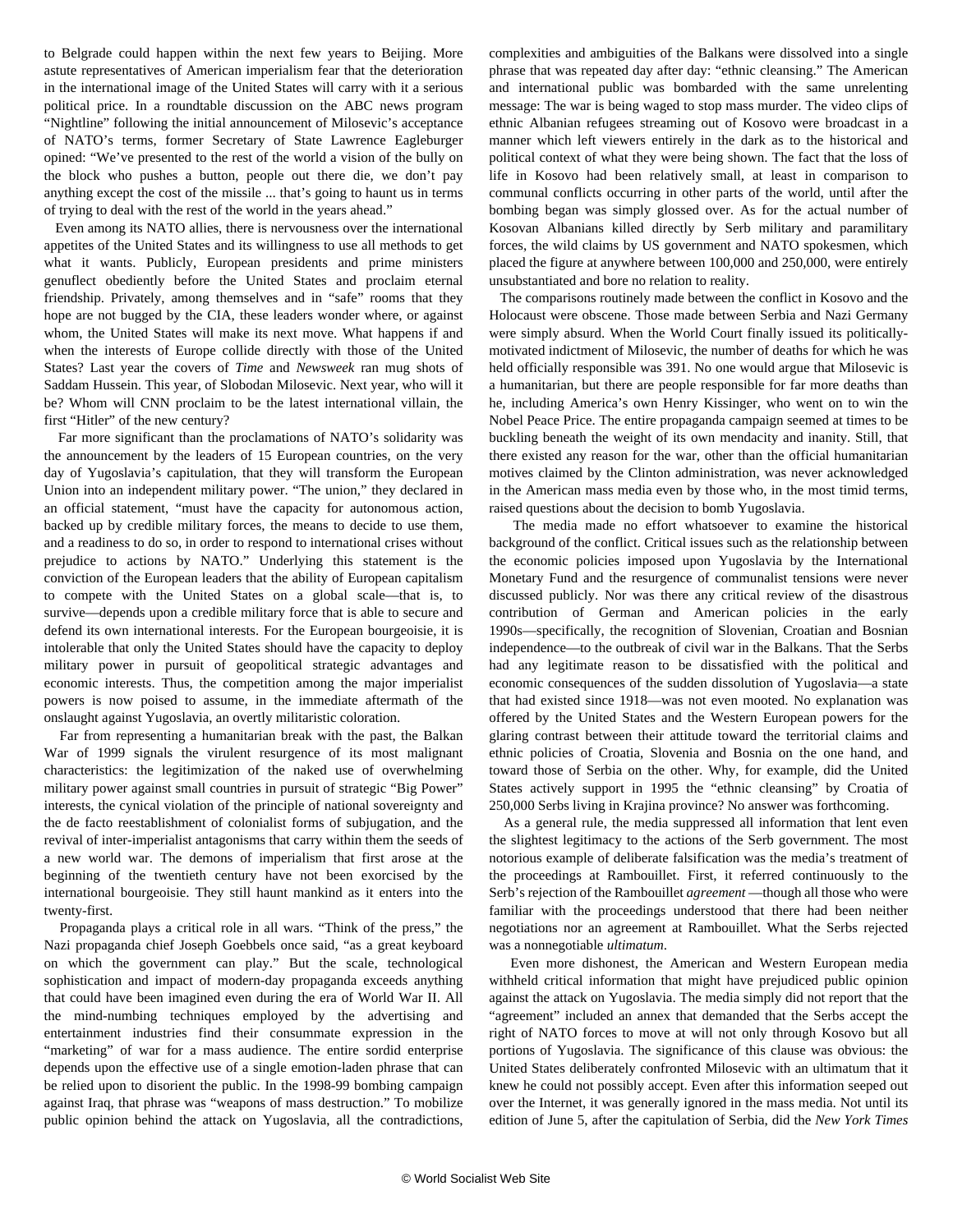finally report and even quote the crucial codicil. It even acknowledged that the removal of this codicil from the terms proffered by Chernomyrdin and Ahtisaari was a critical factor in persuading Milosevic to agree to the withdrawal of Serbian troops from Kosovo.

 To the extent that the media maintained its monomaniacal focus on the theme of ethnic cleansing, it deterred an examination of the more substantial and essential reasons for the decision of the Clinton administration to launch its assault against Yugoslavia. Unfortunately, with only a few honorable exceptions, US academic experts in the field of Balkan history and international politics showed little inclination to publicly challenge the propaganda campaign. Indeed, they lent a degree of intellectual credibility to the US government's humanitarian posturing by dismissing the very suggestion that any significant *material interests* were at stake in the Balkans.

 As even a cursory study of the region reveals, this is certainly false. Kosovo is rich in marketable resources. Finally breaking its long silence on the subject, the *New York Times*—that pillar of the US State Department—carried an article on June 2, 1999 entitled, "The Prize: Issue of Who Controls Kosovo's Rich Mines." It began: "A number of unofficial partition plans have been drawn up for Kosovo, all raising the question of who would control an important northern mining region. The bombing has made up-to-date production figures difficult to come by. Experts say the resources include large deposits of coal, along with some nickel, lead, zinc and other minerals."

 Of course, the presence of such resources cannot, in and of itself, provide an adequate explanation for the war. It would be too great a simplification of complex strategic variables to reduce the decision to launch a war to the presence of certain raw material in the targeted country. However, the *concept* of material interests embraces more than immediate financial gains for one or another industry or conglomerate. The financial and industrial elites of the imperialist countries determine their material interests within the framework of *international geopolitical calculations*. There are cases in which a barren strip of land, devoid of intrinsic value in terms of extractable resources, may still be viewed—perhaps due to geographical location or the vagaries of international political relationships and commitments—as a strategic asset of inestimable value. Gibraltar, which consists mainly of a large rock, is precisely such an asset. There are other regions which possess such extraordinary intrinsic value—notably the Persian Gulf—that the imperialist powers will stop at nothing to retain control of them.

 The Balkans do not float above a sea of oil; nor is it a barren wasteland. But its strategic significance has been a constant factor in imperialist power politics. If only because of its geographic location, either as a critical transit point for Western Europe toward the east, or as a buffer against the expansion of Russia (and later the USSR) toward the south, the Balkans played a critical role in the international balance of power. Events in the Balkans led to the outbreak of World War I because the ultimatum delivered by Austria-Hungary to Serbia in July 1914 (shades of the US-NATO ultimatum 85 years later) threatened to destabilize the precarious equilibrium between the major European states.

 Throughout the twentieth century the attitude of the United States toward the Balkans has been determined by broad international considerations. During the First World War, President Woodrow Wilson's decision to champion the right of national self-determination was partly motivated by the desire to utilize the national aspirations of the Balkan people against the Austro-Hungarian Empire. One of the famous "Fourteen Points" formulated by Wilson as a basis for ending the World War championed the rights of Serbia, including the right of access to the sea (which is now threatened by the United States' encouragement of Montenegrin secessionism). After the conclusion of World War II, the deepening confrontation with the Soviet Union was the decisive factor in determining US policy toward the new regime in Belgrade led by Marshal Tito. The eruption in 1948 of a bitter conflict between Stalin and Tito had a dramatic impact upon Washington's assessment of Yugoslavia's role in world affairs. Viewing Tito's regime as an obstacle to Soviet expansion via the Adriatic Sea into the Mediterranean (and, thereby, toward both southern Europe and the Middle East), the United States became a determined advocate of Yugoslavia's unity and territorial integrity.

 The dissolution of the Soviet Union altered Washington's relations with Belgrade. Without the specter of Soviet expansion, the United States no longer saw any need to retain its commitment to a unified Yugoslav state. American policy reflected a new set of concerns related to the rapid reorganization of the economies of the former USSR and the Stalinist regimes in Eastern Europe on the basis of capitalistic market principles. After some initial hesitation, American policy makers were won to the view that the process of economic denationalization and the penetration of Western capital would be facilitated by the breakup of the old centralized state structures that had played so great a role in the Soviet-style bureaucratically-directed economies. The United States and its Western European allies then proceeded to orchestrate the dismantling of the unitary Yugoslav Federation. This was done, quite simply, by officially recognizing the republics of the old Federation—beginning with Slovenia, Croatia, and then Bosnia—as independent sovereign states. The results of this policy were catastrophic. As Professor Raju G.C. Thomas, a leading expert on the Balkans, has pointed out:

 "There were no mass killings taking place in Yugoslavia before the unilateral declaration of independence by Slovenia and Croatia and their subsequent recognition by Germany and the Vatican followed by the rest of Europe and the United States. There were no mass killings taking place in Bosnia before the recognition of Bosnia. Preserving the old Yugoslav state may have proved to be the least of all evils. Problems began when recognition or pressures to recognize occurred. The former Yugoslavia had committed no 'aggression' on its neighboring states. Surely then, the real 'aggression' in Yugoslavia began with the Western recognition of Slovenia and Croatia. The territorial integrity of a state that was voluntarily created and which had existed since December 1918 was swept aside. In 1991, new state recognition policy provided a method of destroying long-standing sovereign independent states. When several rich and powerful states decide to take a sovereign independent state apart through the policy of recognition, how is this state supposed to defend itself? There can be no deterrence or defense against this form of international state destruction. Indeed, the West led by Germany and later the US dismembered Yugoslavia through the policy of state recognition."[1]

 The international strategic implications of the dissolution of the USSR provided yet another reason for the United States and NATO to encourage the dismantling of the old Yugoslav Federation. The United States was anxious to exploit the power vacuum created by the Soviet collapse to rapidly project its power eastward and assert control over the vast untapped reserves of oil and natural gas in the newly-independent Central Asian republics of the old USSR. Within this new geopolitical environment, the Balkans assumed exceptional strategic importance as a vital logistical staging ground for the projection of imperialist power, particularly that of the United States, toward Central Asia. Herein lay the ultimate source of the conflict between the United States and the regime of Milosevic. To be sure, Milosevic was neither opposed to the establishment of a market economy in Yugoslavia nor, for that matter, to the elaboration of a working relationship with the major imperialist powers. But the dissolution of the Yugoslav Federation, contrary to the initial expectations of Milosevic, worked to the disadvantage of Serbia.

 One need not sympathize with the program of Milosevic to recognize that imperialist policies in the Balkans were shot through with a hypocritical double standard that weakened Serbia and endangered the entire Serbian community living in different parts of the old Federation.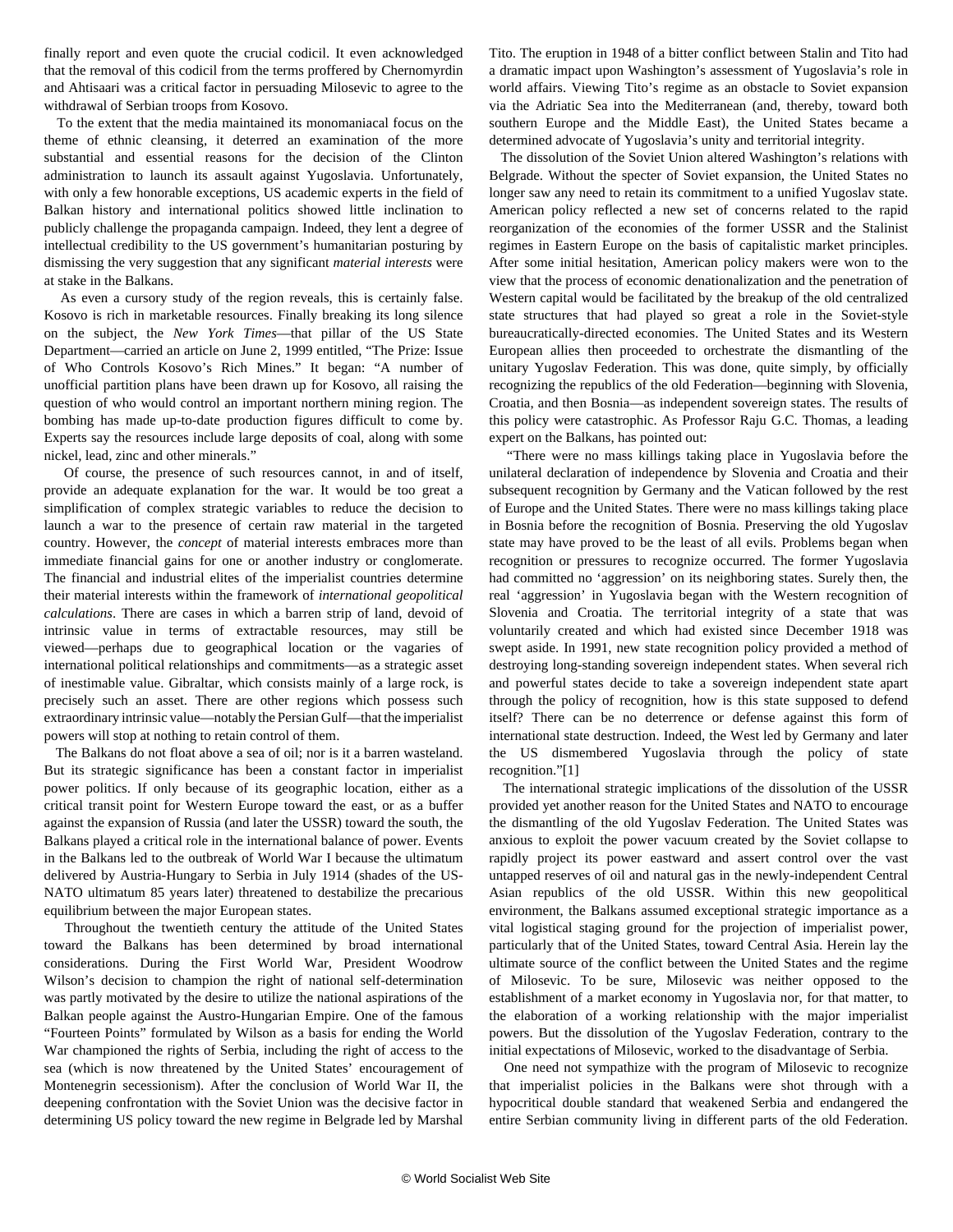While actions taken by Croatian and Bosnian Muslim military forces—which included what came to be known as "ethnic cleansing"—were largely viewed as legitimate measures of national selfdefense, those of the Serbs were denounced as intolerable violations of international order. The logic of Yugoslav dissolution tended to criminalize every measure taken by Serbia to defend its national interests within the new state system. Recognition of Slovenia, Croatia and Bosnia transformed the Yugoslav army, in the eyes of the imperialist "international community," into aggressors who threatened the independence and sovereignty of new independent states. The actions of Serb minorities outside the borders of what remained of the old Federation were likewise viewed as examples of Yugoslav aggression. To the extent that Serbian dissatisfaction with the result of the carve-up of the Balkan peninsula proved disruptive to the far-reaching strategic aims of American imperialism, it aroused the ire of Washington and led it to conclude that Serbia had to be taught an unforgettable lesson.

 The assault on Yugoslavia was undertaken by the combined forces of NATO. But in its planning and execution, the war was an American enterprise. Not even Prime Minister Tony Blair's somewhat comical impersonation of Margaret Thatcher could conceal the fact that the United States, in the most literal sense, called the shots in this war. When the first cruise missiles were launched against Yugoslavia on March 24, it marked the fourth time in less than a year that the United States had bombed a foreign country. Earlier in the year, in pursuit of Saddam Hussein's phantom "weapons of mass destruction," the Clinton administration initiated a ferocious bombing campaign against Iraq. Indeed, the bombing of Iraq has become by now a permanent and routine feature of American foreign policy. The record of American military activity during the last 10 years is by any objective standard cause for astonishment and horror. A country that proclaims ad nauseam its love of peace has been engaged almost continuously in one or another military exercise beyond the borders of the United States. There have been no less than six major missions involving ground combat and/or bombing—Panama (1989), the Persian Gulf I (1990-91), Somalia (1992-93), Bosnia (1995), Persian Gulf II (1999) and Kosovo-Yugoslavia (1999). There has been, in addition, a series of occupations—Haiti (1994-), Bosnia (1995-) and Macedonia (1995-). The number of human beings who have lost their lives as the direct or indirect result of American military actions during the past decade is in the hundreds of thousands. Naturally, each of these episodes has been presented by the US government and media as benevolent peacemaking. They are, in reality, objective manifestations of the increasingly militaristic character of American imperialism.

 There is an obvious and undeniable connection between the collapse of the Soviet Union and the arrogance and brutality with which the United States has pursued its international agenda throughout the 1990s. Substantial sections of the American ruling elite have convinced themselves that the absence of any substantial international opponent capable of resisting the United States offers an historically unprecedented opportunity to establish, through the use of military power, an unchallengeable position of global dominance. Unlike the earlier post-World War II dreams of an "American Century," which were frustrated by the constraints placed by the existence of the Soviet Union on the global ambitions of the United States, policy makers in Washington and academic think tanks all over the country are arguing that overwhelming military superiority will make the twenty-first century America's. Unchecked by either external restraints or substantial domestic opposition, the mission of the United States is to remove all barriers to the reorganization of the world economy on the basis of market principles, as interpreted and dominated by American transnational corporations.

 It is only necessary, they argue, for the United States to overcome any inclination to squeamishness over the use of military power. As Thomas Friedman of the *New York Times* put it shortly after the outbreak of the war against Yugoslavia: "The hidden hand of the market will never work without the hidden fist—McDonald's cannot flourish without McDonnell Douglas, the builder of the F-15. And the hidden fist that keeps the world safe for Silicon Valley's technologies is called the United States Army, Air Force, Navy and Marine Corps.... Without America on duty, there will be no America Online."[2]

 An unabashed and detailed elaboration of this perspective is to be found in a recently-published book, entitled *The Future of War*, by George and Meredith Friedman. The basic argument of the Friedmans—who are both specialists in strategic business intelligence—is that America's arsenal of precision-guided munitions has given it a degree of military superiority that will ensure world dominance for decades, if not centuries, to come. They write:

 "While warfare will continue to dominate and define the international system, the manner in which wars are being waged is undergoing a dramatic transformation, which will greatly enhance American power. *Indeed, the twenty-first century will be defined by the overwhelming and persistent power of the United States*. We are arguing that the rise of American power is not merely another moment in a global system spanning five hundred years *but is actually the opening of an entirely new global system*. We are in a profoundly new epoch in which the world that revolved around Europe *is being replaced by a world revolving around North America*"[3] (emphasis added).

 According to the Friedmans, this world-historical shift in the locus of global power was heralded by the Gulf War of 1991. "Something extraordinary happened during Operation Desert Storm," they proclaim. "The sheer one-sidedness of the victory, the devastation of the Iraqi Army compared to a handful of casualties on the American side, points to a qualitative shift in military power." The reason for the overwhelming character of the American victory was the deployment of precision-guided munitions, the first weapons whose trajectory is not controlled by the laws of gravity and ballistics. Capable of correcting their own course and homing in on their targets, "precision-guided munitions transformed the statistical foundations of war and with it the calculus of both political and military power." The Friedmans declare that the introduction of precisionguided munitions is an innovation that "ranks with the introduction of firearms, the phalanx, and the chariot as a defining moment in human history." As Europe "conquered the world with the gun," the emergence of precision-guided munitions marks the beginning of a new Americandominated epoch of history.[4] The Friedmans conclude:

 "The twenty-first century will be the American century. This may seem an odd thing to say, since it is commonly believed that the twentieth century was the American century and that, with its end, American preeminence is drawing to a close. But the period since American intervention determined the outcome of World War I to the present was merely a prologue. Only the rough outlines of American power have become visible in the last hundred years, not fully formed and always cloaked by transitory problems and trivial challenges—Sputnik, Vietnam, Iran, Japan. In retrospect, it will be clear that America's clumsiness and failures were little more than an adolescent's stumbling—of passing significance and little note."[5]

 Quite apart from the validity of the Friedmans' estimate of the historical implications of precision-guided munitions, the fact that their views reflect the thinking of a substantial layer of the policy-making elite in the United States is, by itself, of considerable objective significance. There is nothing more dangerous than a bad idea whose time has come. As has already been shown by the decision to confront Yugoslavia with a "surrender or be destroyed" ultimatum, the strategists of American imperialism have convinced themselves that precision-guided munitions have made war an effective, viable and low-risk policy option.

 The idea that military force is the decisive factor in history is hardly a new one. But examined theoretically, it expresses a vulgar and simplistic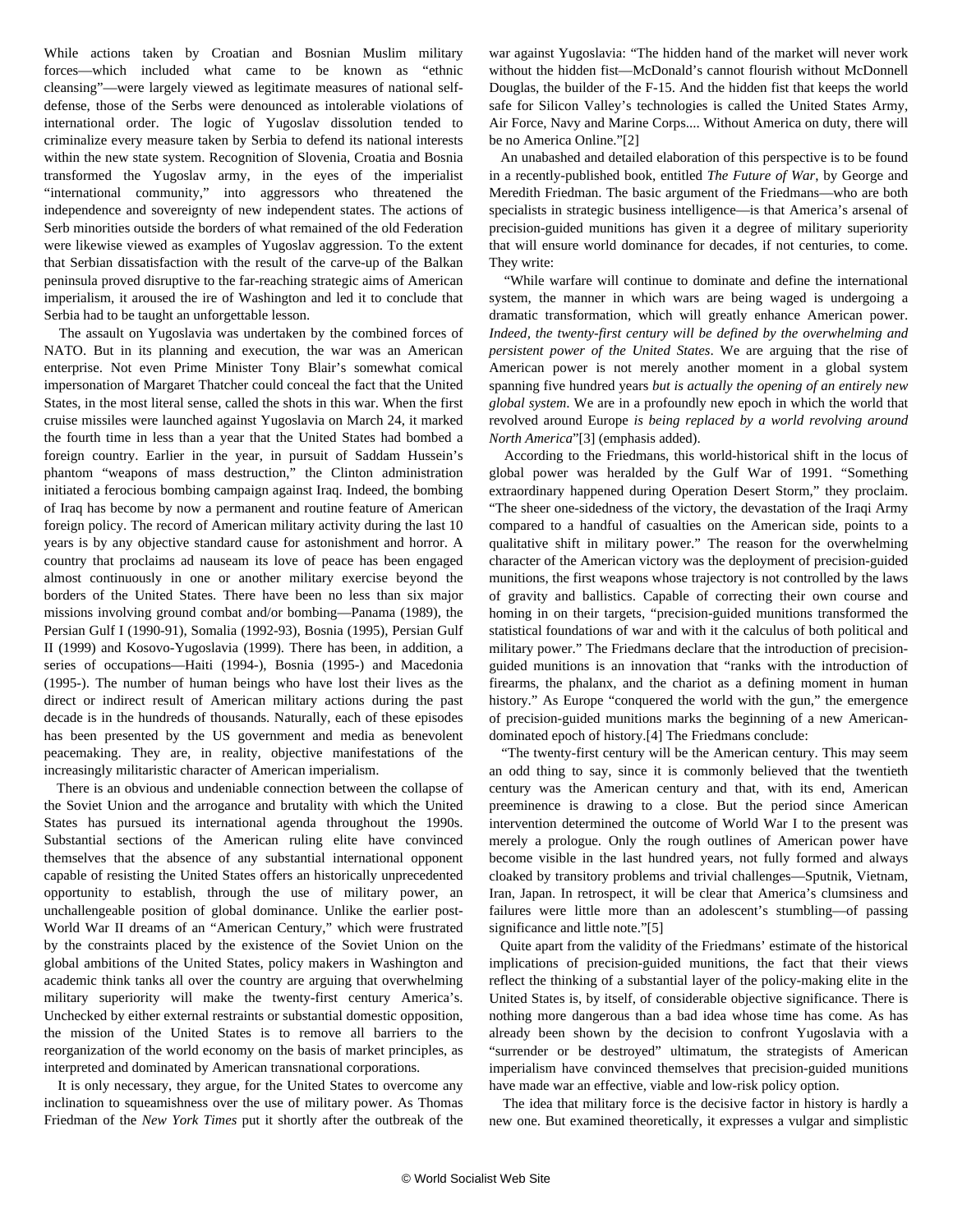conception of the real causal relationships in the historical process. The politics of war and the technology of weaponry are not the essential factors in history. In reality both of these arise on the basis of and are ultimately determined by more essential socioeconomic factors. The introduction of a new weapon system can certainly influence the outcome of one or another battle, or even, depending on the circumstances, a war. But in the broad expanse of history, it is a subordinate and contingent factor. The United States presently enjoys a "competitive advantage" in the arms industry. But neither this advantage nor the products of this industry can guarantee world dominance. Despite the sophistication of its weaponry, the financial-industrial foundation of the United States' preeminent role in the affairs of world capitalism is far less substantial than it was 50 years ago. Its share of world production has declined dramatically. Its international trade deficit increases by billions of dollars every month. The conception that underlies the cult of precision-guided munitions—that mastery in the sphere of weapons technology can offset these more fundamental economic indices of national strength—is a dangerous delusion. Moreover, for all their explosive power, the financing, production and deployment of cruise missiles and other "smart" bombs are subject to the laws of the capitalist market and are at the mercy of its contradictions. The production of these weapons involves extraordinary expense; and, it should be remembered, their use does not involve the creation of wealth, but rather its destruction. For years to come, the wealth generated by productive labor will be used to pay off the debts that were accumulated to pay for the building of bombs that were exploded in the Balkans.

 We doubt that Madam Albright troubles herself with such subtleties. Indeed, the infatuation with the "wonders" of weapons technology and the "miracles" they promise is most common among ruling elites who have arrived, whether they know it or not, at a historical dead end. Bewildered by a complex array of international and domestic socioeconomic contradictions which they hardly understand and for which there are no conventional solutions, they see in weapons and war a means of blasting their way through problems.

 When viewed through the prism of practical political relations, the abiding faith in precision-guided munitions appears dangerous and reckless. No period in history has witnessed so rapid a development of technology. Each advance, no matter how spectacular, sets the stage for its rapid transcendence by even more extraordinary innovations in design and performance. The revolutionary advances in communications and information technology guarantee the more or less rapid diffusion of the underlying knowledge and skills upon which precision-guided munitions are based. The US monopoly of nuclear power—which President Truman and his associates believed, back in 1945, would form the military foundation of the "American Century" that was promised at the end of World War II—lasted less than five years. There is no reason to believe that the technology of the new weaponry will remain the exclusive property of the United States. But even if the United States is able to maintain its leadership in the development of precision-guided munitions, this will not guarantee that the wars of the next decade will prove as bloodless for Americans as those of the 1990s. The outrages committed by the United States inevitably intensify the pressure felt by those nations that consider themselves threatened to prepare a significant counterblow. Even in those cases where the costs of developing or purchasing precisionguided munitions technology prove prohibitive, cheaper but very lethal chemical, biological and, let us add, nuclear alternatives will be found. Russia already possesses ample stockpiles of all these alternatives. China, India, Pakistan and, of course, Israel also have substantial arsenals of lethal weaponry.

 Though the resources of economically backward countries are not sufficient to compete with the US in the sphere of high-tech weaponry, those of Europe and Japan certainly are. Although they are careful to

couch their statements in terms that do not indicate hostility to the United States, European analysts are stressing the need to substantially increase the EU's military spending. "Europe's dependence on the US," wrote the *Financial Times* of Britain on June 5, "has been uncomfortably exposed." Stressing the "urgency" of the European Union's plan to develop its own military program, the FT stated: "It is not that Europe should aim to match the US missile for missile and fighter for fighter. *But it should have the technology, the industrial base and the professional military skills to ensure at least that it can operate side by side with the US rather than as a poor relation*" (emphasis added).

 The first half of the twentieth century witnessed the most terrible waste of human life in world history. It has been estimated that more than 100 million people were killed in the course of World War I (1914-18) and World War II (1939-45). The origins of these wars, as the great revolutionary Marxists of the time explained, lay in the fundamental contradictions of world capitalism—between the essentially anarchic character of a market economy based on private ownership of the means of production and the objectively social character of the production process; between the development of a highly integrated world economy and the national state system within which bourgeois class rule is historically rooted. The world wars were directly precipitated by conflicts between the ruling classes in different imperialist countries over markets, raw materials and related strategic interests. The United States emerged out of World War II as the preeminent capitalist power. Germany, Italy and Japan had been vanquished. England and France were devastated by the cost of the war. The old inter-imperialist antagonisms did not disappear, but they were held in check in the face of the Cold War conflict between the US and the Soviet Union.

 The collapse of the USSR in 1991 removed the political constraints upon inter-imperialist conflicts. The competing ambitions of the United States, Europe and Japan cannot be reconciled peacefully forever. The world of business is one of relentless and ruthless competition. Conglomerates which, for one or another reason, find it necessary to collaborate on one project today may, depending on the circumstances, be at each other's throats tomorrow. The relentless competition among conglomerates on a world scale—the eternal *bellum omnium contra omnes* (war of each against all)—ultimately finds its most developed and lethal expression in open military conflict. The global integration of production processes does not lessen the conflict among imperialist powers, but, paradoxically, increases it. As the Friedmans write, for once correctly: "Economic cooperation breeds economic interdependence. Interdependence breeds friction. The search for economic advantage is a desperate game that causes nations to undertake desperate actions, a fact that can be demonstrated historically." [6]

 The increasing frequency of military outbreaks during the 1990s is an objective symptom of an approaching international conflagration. Both World War I and World War II were preceded by a series of local or regional conflicts. As the major imperialist powers seek to expand their influence into the regions opened up for capitalist penetration by the collapse of the USSR, the likelihood of conflicts between them increases. At stake in major disputes—such as those that will inevitably arise over the allocation of booty from the oil of the Caspian and Caucasian regions—will be life-and-death issues of world power and position. Such issues do not, by their very nature, lend themselves to peaceful resolution. The basic tendency of imperialism moves inexorably in the direction of a new world war.

 Despite all the efforts of the media to manufacture support for the war, the response of the American working class—that is, the overwhelming majority of the population—has been notably reserved. To be sure, there have been no significant manifestations of opposition to the war. But neither have there been any substantial displays of popular approval of the assault against Yugoslavia. In contrast to the unrestrained pro-war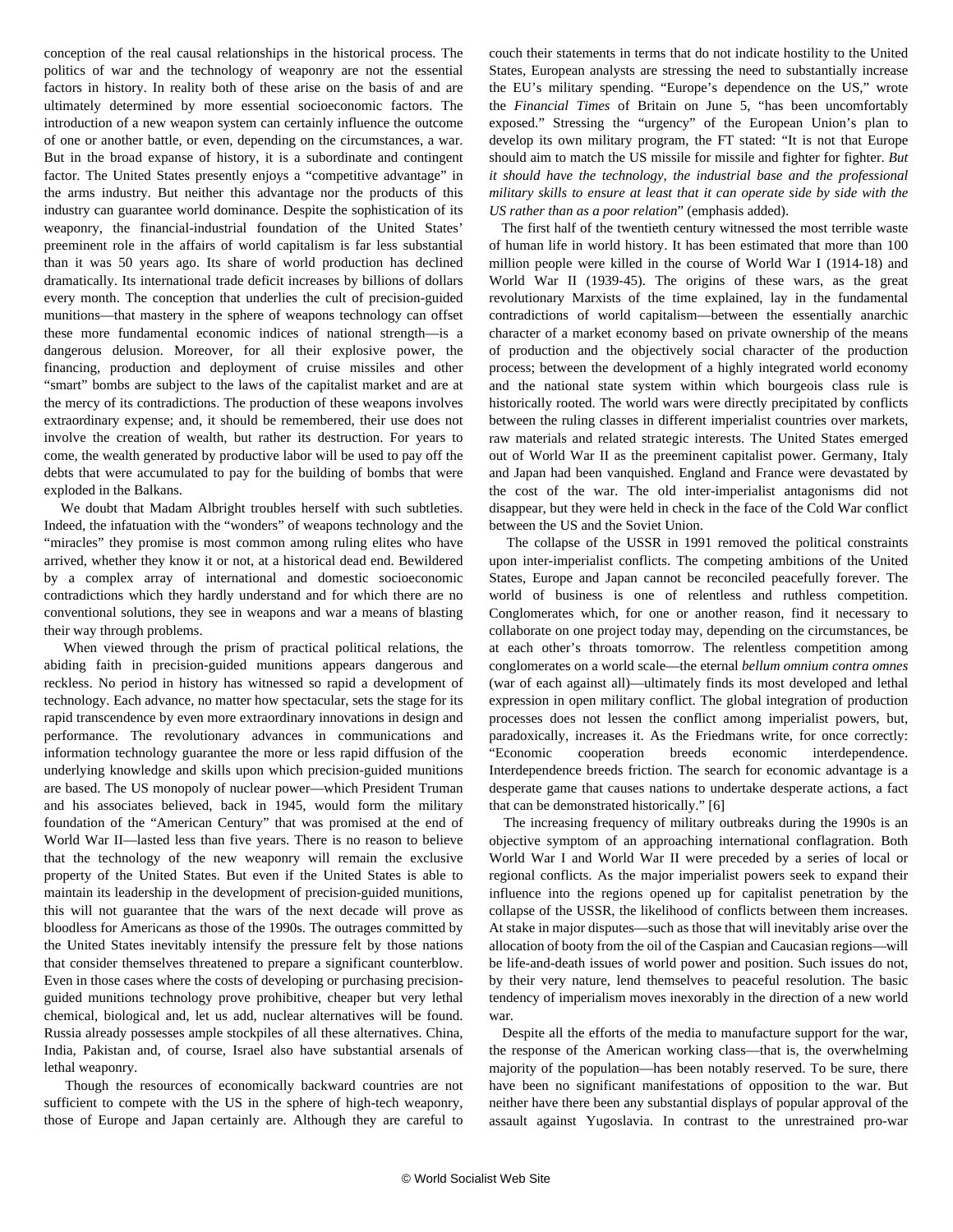enthusiasm displayed by media personalities, the sentiments most commonly expressed by working people have been confusion and apprehension. The war has not been a popular topic of conversation. When asked how they feel about the war, working people generally reply that they do not understand what it is really all about. Naturally, they do not like what they have heard about "ethnic cleansing." But at the same time workers suspect that the causes of the fighting within Kosovo and throughout the former Yugoslavia are more complicated than they have been led to believe by the media. Far from exciting patriotic fervor, the obviously unequal character of the conflict and the impact of American bombs have contributed to the general sense of unease within the broad public. This assessment is supported by the measures taken by the Clinton administration, with the complicity of the media, to restrict as much as possible news about the death and destruction caused by American bombings. The decision to bomb the principal Yugoslav television station in Belgrade was taken after its coverage of the first major incidents of NATO bombings with serious loss of civilian life. In the weeks that followed that bloody event, live coverage by American correspondents of the impact of the intensifying bombardment of Yugoslavia all but ceased. The televised reports of Brent Sadler, perhaps the last CNN correspondent with a modicum of personal integrity, were brought to a halt. The administration clearly did not want the public to be too well informed about its use of cluster bombs and other real "weapons of mass destruction" against the Serbian people.

 An even more important indication of the Clinton administration's estimate of the popular mood was its obvious belief that the public was deeply opposed to placing American lives at risk in Yugoslavia. Certainly, there is nothing particularly edifying about a state of popular consciousness which is prepared to accept the killing of the people of another country as long as it does not cost any American lives. However, a war for which people are not prepared to accept any degree of sacrifice is not one for which the government can claim deep public support. It is worth recalling that more than 25,000 American soldiers had already been killed in Vietnam, and several hundred thousand wounded, before public opinion shifted decisively against that war.

 There is nothing more intellectually barren and politically superficial than the type of pseudo-radicalism that confuses jargon with analysis and insists on interpreting such a complex and contradictory phenomenon as mass public opinion in naively "revolutionary" terms. It would be misleading and self-deluding to equate the relative absence of pro-war sentiment—that is, the mood of passive acquiescence that has prevailed throughout the bombing campaign—with a politically-conscious opposition to the imperialist assault on Yugoslavia. However, it would be no less incorrect to draw from the present confused state of popular consciousness pessimistic conclusions and to discount the very real potential for a change in the political orientation of the working class. Rather than superficial pessimism or optimism, it is necessary to investigate the objective state of class relations that has conditioned the response of different social strata to the Balkan War.

 Among the most remarkable features of the attack on Yugoslavia has been the leading role played by individuals who once opposed the Vietnam War and participated in anti-imperialist protest movements. With the exception of Prime Minister Tony Blair of Britain—who had virtually no political history until he was selected by Rupert Murdoch to head the Labour Party—all the other major leaders of NATO's war would have claimed, earlier in their lives, to be opponents of imperialism. President Clinton, as everyone knows, avoided the draft, puffed marijuana, and publicly proclaimed his hatred of the US military. Javier Solana, the social democrat who had opposed the entry of Spain into NATO, is now the general secretary of the military alliance. The German chancellor, Gerhard Schroeder, spouted Marxist phrases as leader of the Social-Democratic youth movement and opposed the deployment of Pershing missiles only 15 years ago. Joschka Fisher, his foreign minister, headed a group of selfstyled revolutionary street fighters in the 1970s, and later, as a leader of the Green Party, proclaimed his intransigent commitment to pacifism. A recent portrait of the German foreign minister, published by the *New York Times*, reported that "Joschka Fisher vociferously defends the very policies he once denounced, infuriating the fundamentalists in his own Green Party." Massimo D'Alema, Italy's prime minister, led the Communist Party before it was transformed into the Democratic Party of the Left. The political history of these individuals is not merely a confirmation of the well-known French adage, "Before 30 a revolutionary; afterwards a swine." It typifies, rather, the evolution of a broad social layer in contemporary bourgeois society.

 The social structure and class relations of all the major capitalist countries have been deeply affected by the stock market boom which began in the early 1980s. Perpetually rising share values, especially the explosion in market valuations since 1995, have given a significant section of the middle class—especially among the professional elite—access to a degree of wealth that they could not have imagined at the outset of their careers. Those who have actually grown rich comprise a relatively small percentage of the population. But in numerical terms, the "newly rich" represent a substantial and politically powerful social stratum. Capitalist governments devote much of their time and energy to satisfying its expanding appetites and ever more exotic tastes. Virtually freed from all conventional worries about personal budgets and available cash, the newly rich enjoy a level of opulence in their personal lives that the overwhelming mass of the population knows of only through movies, television and popular magazines.

 The *New York Times* recently carried an interesting study of an important new trend in the United States real estate market: "The milliondollar mansion—or multimillion-dollar mansion, in some cities—is emerging as a high-profile badge of the gilded late 1990's, not just in the traditional pockets of wealth, but also in Middle American cities like Memphis where such homes have been rare."

 These mansions, the *Times* noted, "are emblematic of an economic divide: the wealth generated in the boom that began in late 1995, while touching many people, has gone disproportionately and in huge quantities to the richest 5 percent of the nation's households. They have pocketed most of the gain from the stock market run-up, which has created thousands of multimillionaires overnight. And they have conspicuously channeled a big chunk of their gains into mansions."

 Citing a study by New York University economist Edward N. Wolff, the *New York Times* reports that "Rarely in history has there been such a rapid minting of rich people.... While the number of American households rose by 3 percent over the three-year period, the number of million-dollar households jumped 36.6 percent. Make the wealth cutoff \$10 million or more, and 275,000 households qualified in 1998, up from 190,000 in 1995, a 44.7 percent increase."

 The other side of this process is the deterioration of the economic position of the overwhelming majority of the American people during the same period. "From his analysis of Federal Reserve data," writes the *New York Times*, "Mr. Wolff gleans another insight: While net worth grew for the richest 10 percent of the nation's households in recent years, the remaining 90 percent lost ground."[7]

 The account cited is only one snapshot of the social inequality that is ubiquitous in contemporary America. The widening social chasm within American society is fast approaching—if it has not already been reached—the point at which even the pretense of a broad-based social consensus, rooted in core democratic values, cannot be maintained. This situation is not only a product of the sheer scale of the difference between the average annual income of the top 10 percent of the population and that of everyone else. The specific character of the wealth-generating process—that is, enrichment through rising share values—quite naturally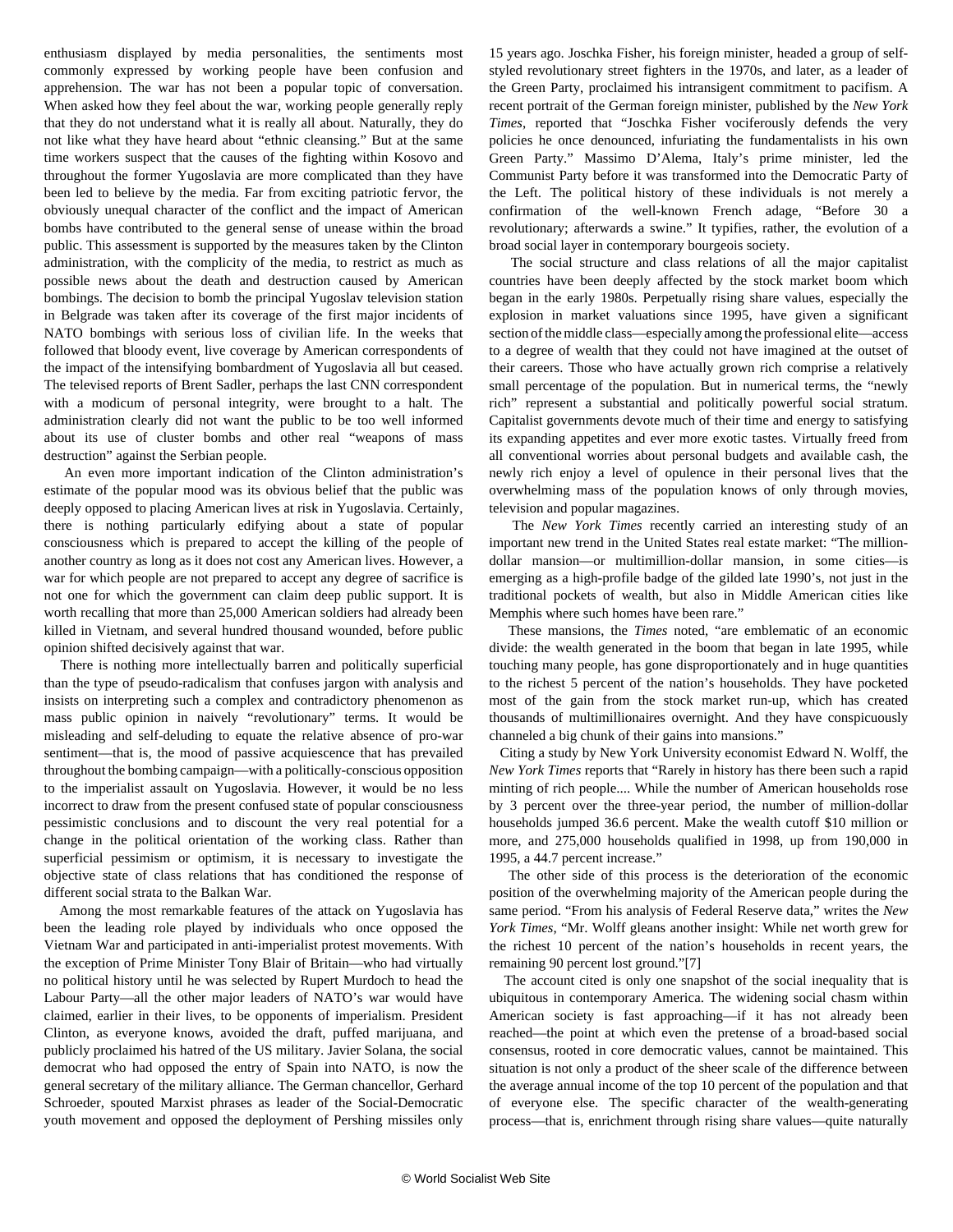produces social and political attitudes that are of a deeply anti-working class and pro-imperialist character. The policies which have made possible the explosive rise in share values—the relentless pressure on wage levels, the constant demands for greater productivity, the massive cuts in social expenditures, the relentless use of "downsizing" to maintain high levels of corporate profitability—have undermined the social position of the working class in the United States.

 The international consequences of the policies that have sent the Dow Jones and NASDAQ averages skyrocketing have been, for the vast majority of the world's people who live in the less-developed countries, deeply tragic. The stock market boom has been fueled and sustained, above all, by the deflationary (or disinflationary) environment that has depended on the protracted decline of commodity prices for raw materials. The decline has not been simply the product of objective economic processes, but of ruthless policies pursued by the major imperialist powers to undermine the ability of "third world" producers to raise commodity prices. The successful destruction of the pricing power of the OPEC oil cartel—in which the Gulf War of 1990-91 played a major role—is the most significant example of the relationship between the accumulation of wealth in the imperialist countries and the intensifying exploitation of the less-developed countries. Those in the advanced countries whose wealth is based on rising share values have benefited directly from this process. This does not, of course, mean that every individual who has invested in the stock market is a supporter of imperialist policies. But it is impossible to deny the broad social and political implications of these objective economic processes and relationships.

 In the midst of World War I, Lenin noted the link between the superprofits extracted by imperialism from the colonies and the political corruption of a section of the middle class and the labor bureaucracy. While the economic conditions and international relations of 1999 are certainly not identical to those of 1916, an analogous social process has been at work. The objective modus operandi and social implications of the protracted stock market boom have enabled imperialism to recruit from among sections of the upper-middle-class a new and devoted constituency. The reactionary, conformist and cynical intellectual climate that prevails in the United States and Europe—promoted by the media and adapted to by a largely servile and corrupted academic community—reflects the social outlook of a highly privileged stratum of the population that is not in the least interested in encouraging a critical examination of the economic and political bases of its newly-acquired riches.

 The growing chasm between the privileged strata that comprise capitalism's ruling elite and the broad mass of working people denotes an objectively high level of social and class tensions. It may appear that this assessment is contradicted by the absence of militant labor activism in the United States. But the low level of strike activity and other forms of mass social protest do not indicate social stability. Rather, the fact that the last decade has seen so few open manifestations of class conflict, despite rapidly growing social inequality, suggests that the existing political and social institutions of the US have become unresponsive to the accumulating discontent of the working class. Established social organizations such as the trade unions no longer function even in a limited way as conduits of popular grievances. The Democratic and Republican parties, which have virtually no direct contact with the popular masses, do not even acknowledge, let alone propose, solutions to the basic problems of working class life. The longer the grievances of the working class are ignored and repressed, the more explosive they ultimately become. At some point social tension, as it approaches "critical mass," must erupt on the surface of society.

 The protracted decline and demise of the American trade union movement is one of the most fundamental changes in the social life of the United States during the last two decades. As recently as the 1960s the

Johnson administration could not conduct the Vietnam War without constantly taking into account the impact of its policies on the working class. President Lyndon Johnson resisted demands from the Federal Reserve and representatives of big business that he meet the rising costs of the war by cutting the level of social expenditures. He feared that austerity policies would further intensify the already high levels of class conflict and social disorder. In 1971 the Nixon administration attempted to resist workers' demands for better living conditions by establishing a Pay Board and an annual 5.5 percent limit on wage increases. To give a sense of the social climate of that era, let us recall that even a man like George Meany—the septuagenarian president of the AFL-CIO who was viewed as the most right-wing figure in the American labor movement—denounced Nixon's efforts to control wages as "the first step towards fascism." Subsequently Meany, despite his rhetoric, agreed to collaborate with the Pay Board. However, in the face of overwhelming popular opposition and a mounting wave of strikes, Meany was compelled to quit the Pay Board and Nixon's wage control scheme collapsed.

 Beginning in the 1970s, however, a combination of economic and political developments fundamentally altered to the advantage of the American ruling class the domestic and international environment within which it operated. First, the major international economic recessions of 1973-75 and 1979-81 brought to an end the long post-World War II boom. Against the backdrop of rising unemployment—which the government promoted by raising interest rates to unprecedented levels—the corporations seized the opportunity to launch a sustained offensive against the trade unions. The signal for this attack came in August 1981, when President Ronald Reagan fired 11,000 striking air traffic controllers. Despite mass popular support for the controllers—which found expression in an anti-Reagan demonstration of 500,000 workers in Washington, DC in September 1981—the AFL-CIO took no action to force the rehiring of the strikers. A pattern that would continue throughout the 1980s and into the 1990s was established. The union bureaucracy, which had long viewed rank-and-file militancy as a threat to its own privileged position, welcomed the defeats as an opportunity to deepen its direct collaboration with the employers. By the end of the 1980s, after an unbroken series of defeats in one industry after another, the trade unions had ceased to function as genuine defensive organizations of the working class in any meaningful sense of the term. Strikes, until the mid-1980s a persistent and explosive feature of American social life, fell year after year to record low levels. Wage cuts and mass layoffs, which had been traditionally met with bitter resistance, became commonplace throughout US industry.

 Notwithstanding certain historical weaknesses of the American labor movement that made it exceptionally vulnerable to attack—such as its lack of independent political organization, the absence of any substantial socialist tendency, the generally low level of class consciousness and, last but not least, the disgusting extent of the corruption and gangsterism of the labor bureaucracy—the collapse of the trade unions in the United States was part of a broader international phenomenon. All over the world the old political parties and trade unions of the working class entered into a terminal crisis from the mid-1980s on. What was the essential objective cause of this worldwide process of decay?

 The global recessions of the 1970s and early 1980s led to a fundamental change in the basic forms of capitalist production. While there had been an immense growth in international trade following the end of World War II, the process of production proceeded, for the most part, within a national framework. While the multinational corporation did business in many countries, its manufacturing facilities operated on a national basis. For example, a US corporation, like Ford or General Motors, would have manufacturing facilities in different countries. But these facilities were intended to build products for the market of the country in which they were located.

The revolutionary developments in transportation and computerized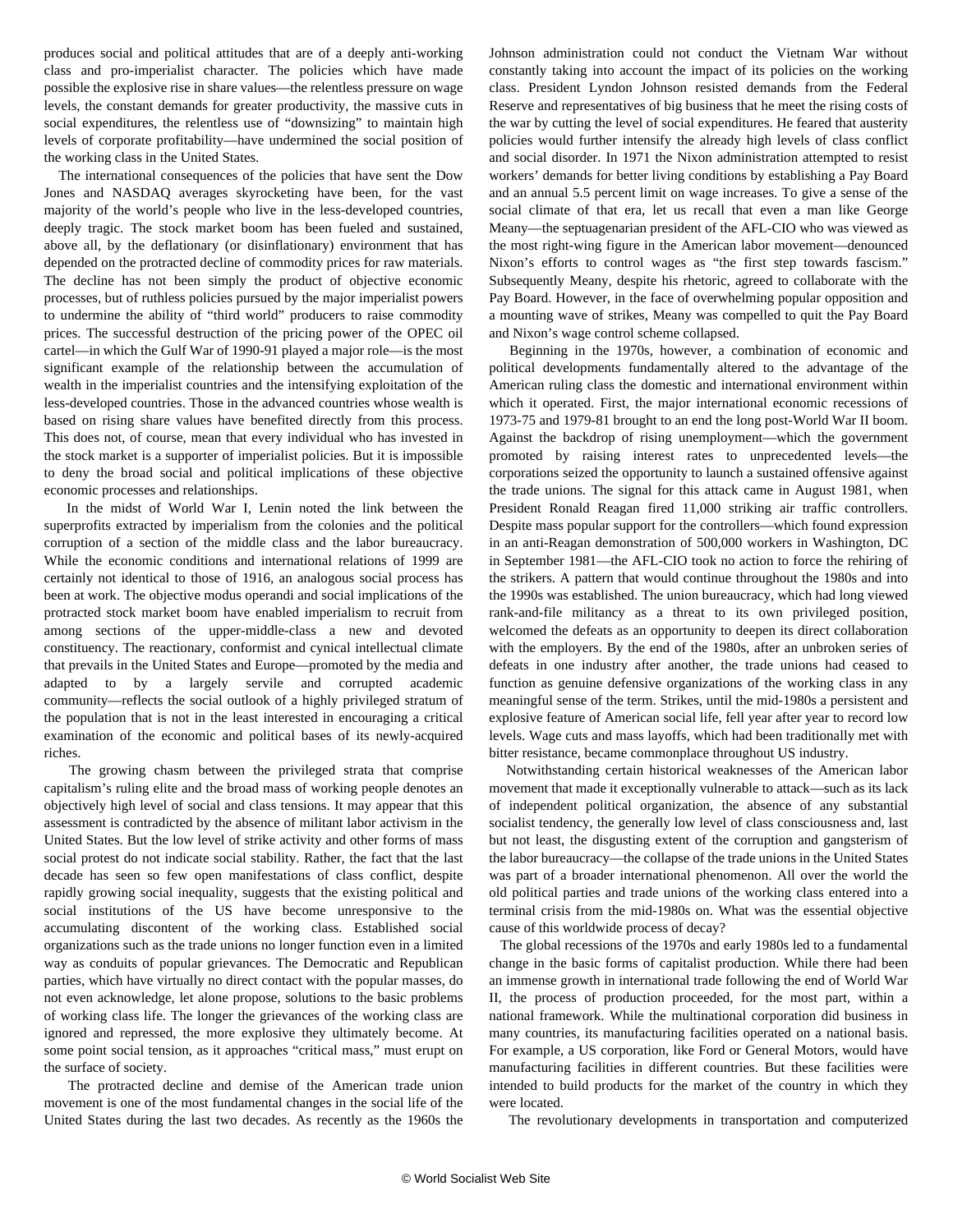communications technologies made possible an historic change in the organization and techniques of capitalist production. The multinational form of corporate organization was transcended by the *transnational* corporation. The essential significance of this change was that it had become possible to organize and coordinate manufacturing and services on a directly *international* basis. Nourished by massive daily movements of both capital and information, transnational corporations were able for the first time to establish globally integrated production systems. This allowed them to bypass the labor force in their "national homeland" and effectively exploit regional and continental differences in wage levels and social benefits.

 None of the existing mass organizations of the working class were either prepared for or capable of developing an effective response to the revolutionary advances in technology and their far-reaching impact on the capitalist mode of production. Regardless of their official titles and formal political affiliations—whether they called themselves Socialist, Communist, Labor, or, as in the United States, openly proclaimed their loyalty to capitalism and the parties of big business—the old labor organizations based themselves on the national state as the unalterable framework of production. Assuming the eternal dependence of capitalist corporations on the directly available national labor force, the trade unions believed their own position to be impregnable. To the extent that they controlled the national supply of labor, they would retain in perpetuity the ability to extract concessions from the employers. The entire reformist ideology of the labor movement was based on this complacent nationalist perspective.

 This national reformist perspective was ultimately rooted in the material interests of the bureaucracy. Therefore, the collapse of this perspective did not undermine in the least the bureaucracy's loyalty and subservience to capitalism. Rather, the bureaucracy devoted its energies to preserving its own privileges within the national state by attempting to force the working class to accept a lower standard of living.

 The disintegration of the Soviet Communist Party (CPSU) and the collapse of the USSR were only the most extreme and explosive manifestations of the breakdown of the old bureaucratic and reformist parties of the working class. Of course, the Soviet Union represented a far greater historical achievement of the international working class than the trade unions of Western Europe and the United States. The CPSU held state power and ruled on the basis of the nationalized property forms that had been created in the aftermath of the October Revolution of 1917. But despite this significant difference, the program and ideology of the ruling Stalinist bureaucracy—which had long before usurped political power from the working class and exterminated the entire generation of Marxists who had led the socialist revolution—was essentially the same, in two fundamental respects, as that of the labor bureaucracies in the advanced capitalist countries.

 First, the official Soviet doctrine of "peaceful coexistence" was the Kremlin's version of the class collaboration practiced by the labor bureaucracies in the West. Contrary to the hysterical propaganda of the American media, Marxism played no role whatsoever in the policies of the Stalinist leaders of the USSR. The attitude of the typical Soviet bureaucrat toward the very possibility of revolutionary upheavals—both beyond and within the borders of the USSR—was a combination of personal fear and political revulsion. Desiring nothing so much as to enjoy in peace the luxuries to which their positions in the bureaucracy entitled them, the Stalinist leaders sought not the overthrow of world imperialism but an accommodation to it.

 Second, the economic and social program administered by the bureaucracy was a peculiar version of the nationalism practiced by their reformist counterparts in Western Europe. The so-called "socialism" espoused by the Kremlin regime based itself mainly on the resources available within the USSR. The Stalinist bureaucracy aspired to nothing more ambitious than a Soviet version of a national welfare state. The basic fallacy of this program was that the development of the Soviet economy depended, in the final analysis, upon the resources of the world economy and its international division of labor. It was not possible to maintain on the basis of national self-sufficiency a viable social welfare state, let alone an advanced socialist society. The introduction of globally-integrated production widened the gap between the advanced capitalist countries and the Soviet Union. The problem was not merely technological: there was simply no place in the Stalinist system for transnational forms of production. Even between the USSR and the Stalinist regimes of Eastern Europe, economic relations remained on an extremely primitive level. By the time Mikhail Gorbachev came to power in 1985, he had no better answers for the challenge posed by the globalization of capitalist production than his opposite numbers in the bureaucracies of the American and Western European labor movements. All his desperate efforts to improvise a solution to the deepening social and political problems came to naught. The catastrophic Stalinist experiment with "socialism in one country"—which had from the beginning represented a repudiation of the principles of socialist internationalism upon which the October Revolution had been based—came to a disastrous end with the dissolution of the Soviet Union in December 1991.

 The present political disorientation of the working class is much better understood when placed in the context of the global economic transformations, political catastrophes and organizational collapses of the last two decades. Imagine an army of soldiers surrounded on all sides by powerful enemies. In the midst of battle its leaders have deserted, taking with them arms and supplies. The working class finds itself in an analogous position. It has been betrayed by the parties and organizations to which it had given its support and upon which it had relied. Complicating matters is the fact that the worthlessness of its old organizations and leaders is not merely a matter of subjective errors and personal corruption. Rather, it is deeply rooted in objective economic processes that have dramatically affected the mode of production and class relations. Therefore, what the working class requires is not merely a change of faces in the old organizations—or, to be more precise, in what is left of them. There is no "kiss of life" that can resuscitate the moribund and reactionary bureaucratic trade union and political organizations of the past. The sooner they are kicked aside, the better. What the working class now requires is a new revolutionary *international* organization, whose strategy, perspective and program correspond to the objective tendencies of world economy and historical development.

 There are, we know very well, legions of pessimists who are convinced that there exists no possibility whatsoever of building such an international revolutionary movement. One might note that the most incorrigible of these pessimists are to be found precisely among those who not so long ago placed full confidence in the trade unions and believed deeply in the permanence of the USSR. Yesterday they were convinced that bureaucratically administered reformism would last forever. Today they believe with no less conviction in the eternal triumph of capitalist reaction. But underlying the giddy optimism of yesterday and the demoralized pessimism of today is a certain type of intellectual and political superficiality, whose characteristic features are an unwillingness and inability to examine events within the necessary historical framework, and a disinclination to investigate the contradictions that underlie the highly misleading surface appearance of social stability. There are other characteristics—especially among those who draw their paychecks from university bursars—that contribute to and aggravate these intellectual weaknesses, namely, a certain lack of personal courage, integrity, and simple honesty.

 Confidence in the revolutionary role of the working class and the objective possibility of socialism is not a matter of faith, but of theoretical insight into the objective laws of capitalist development and knowledge of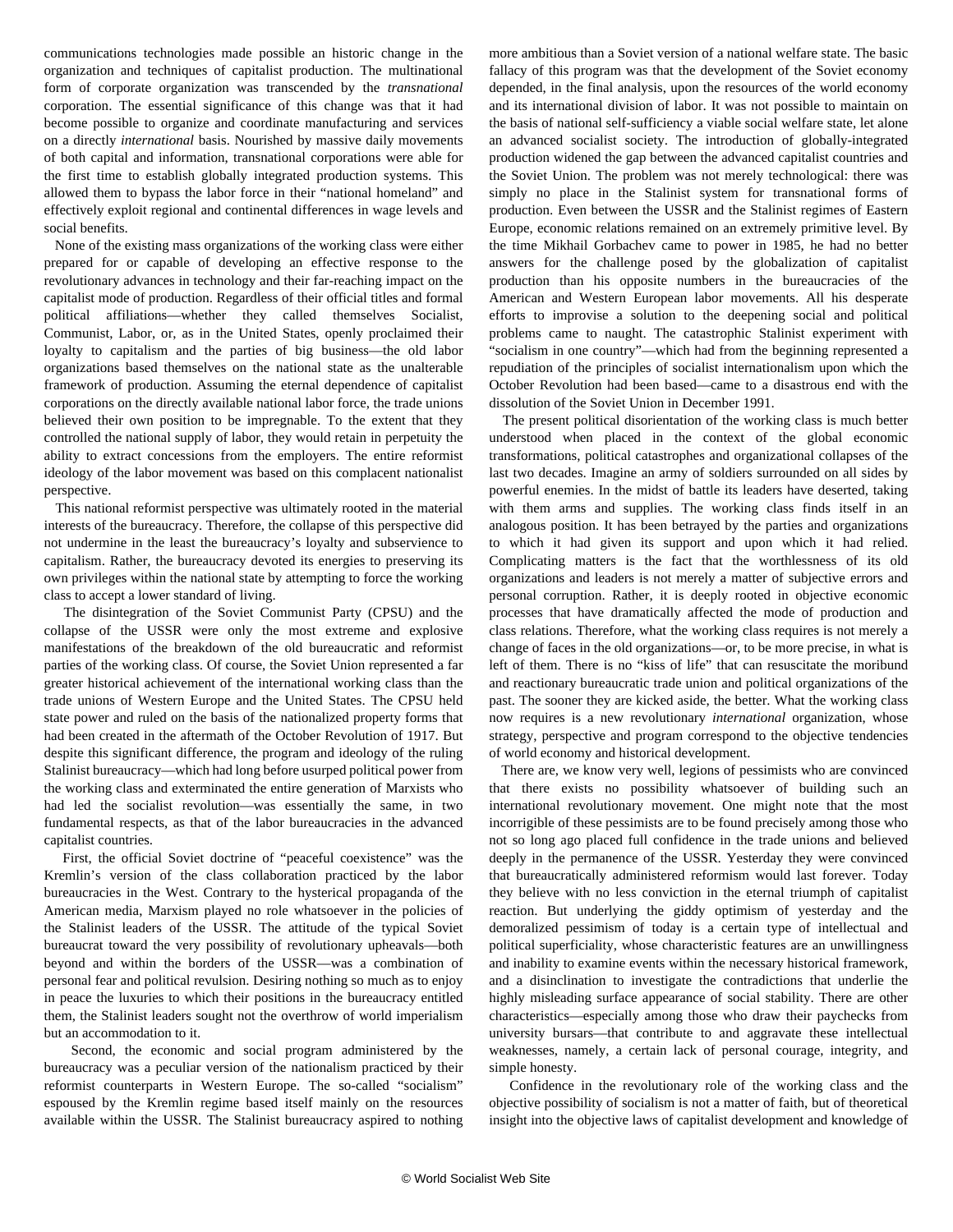history—particularly that of the twentieth century. The last 99 and a half years have seen no shortage of revolutionary struggles of the working class—Russian, German, Spanish, Portuguese, Greek, Chinese, Chilean, Argentinean, Vietnamese, Hungarian, Austrian, South African, Ceylonese and, yes, American. This short list is far from complete.

 What then, is the objective basis for a resurgence of revolutionary struggle by the working class as we enter the twenty-first century? Paradoxically, the very changes in the objective processes of world capitalism that contributed to the disorientation and weakening of the working class during the last two decades have laid the foundation for a renewal of open class struggle, but on a far broader basis than was previously possible. The principal weakness of the previous forms of class struggle lay in their national insularity. Even where the international unity of the proletariat was proclaimed and celebrated, objective conditions worked against the development of the class struggle as a unified international process. But the possibility of transcending this limitation is present in the process of globally-integrated production. This development of capitalism not only confronts the working class with the objective necessity of conducting its struggles on an international basis; the economic transformations have also created the objective means of effecting this international unity. First, the activities of the transnational corporations and the fluidity of global capital movements have led to an immense growth of the working class on an international scale. In countries and regions where, only 30 years ago, there hardly existed a working class, the proletariat has since emerged as a mass force. The proletariat of East Asia, which comprised a mere fraction of the region's population only a generation ago, now numbers in the tens of millions. Second, the communications technology that underlies transnational production will inevitably facilitate the coordination of the class struggle—both in terms of strategy and logistics—on a global scale.

 The impediments to the globalization of the class struggle and the international unification of the working class are less of a technical than of a political and ideological character. The protracted crisis of the international workers movement found perhaps its most reactionary political reflection in the upsurge of nationalism. The loss of political confidence in the revolutionary capacities of the working class and the prospects of socialist revolution contributed to a resurgence of nationalist programs and ideologies. In many cases, the historically retrograde character of this tendency was disguised by the pseudo-left demagogy of "national self-determination" and "national liberation." Seeking to evade the difficult task of combating all forms of chauvinism—whether based on language, religion or ethnicity—and effecting the unity of all sections of the working class within countries with heterogeneous populations, innumerable petty-bourgeois tendencies have chosen instead to base themselves on one or another national community. The cynical and largely ignorant use of Marxist jargon does not change the fact that the essential content of their policy has been the elevation of national or ethnic identity above class consciousness and, flowing from this, the subordination of the objective interests of the working class to the political and financial interests of the national bourgeoisie and petty bourgeoisie.

 There is reason to believe that the high tide of the nationalist resurgence may have already been reached. Indeed, the impact of the events in Yugoslavia must contribute to undermining the prestige of nationalism and the political credibility of the demand for self-determination. The horrors of the inter-communal conflicts that have ravaged the Balkans have exposed the reactionary implications of nationalism. What has been achieved by the dissolution of Yugoslavia? The sordid machinations of Milosevic in Serbia, Tudjman in Croatia, Kucan in Slovenia and Izetbegovic in Bosnia have cost the lives of tens of thousands, and for what? The entire economic and cultural level of the Balkans has been lowered immeasurably. "Independent" Bosnia is a miserable imperialist protectorate. "Independent" Croatia lives off whatever crumbs the imperialists are willing to throw it. Serbia has been devastated. And as for Kosovo, it has been divided into several zones of occupation. Its "national liberation movement," the KLA, has no future except as the designated gendarmerie of the United States. All of the national and religious communities have been victimized by the civil wars. All the events surrounding the dissolution of Yugoslavia stand as a bitter indictment of nationalism.

 There is yet another aspect of the Yugoslav experience from which the international working class will be compelled to draw lessons. The onesided nature of the military conflict will serve to undermine the myths that have surrounded the perspective of wars of national liberation—i.e., that the defeat of imperialism is to be achieved principally on the basis of military conflict, rather than through the methods of world socialist revolution. Petty-bourgeois radical romanticists were enraptured by the Guevarist perspective on "One, two, many Vietnams." That delusion has turned into "One, two, many Iraqs." And what about Vietnam? For all the heroic sacrifices of the Vietnamese masses, their wars of national liberation, spanning 30 years, did not free them from imperialist domination. Nearly 25 years after the capture of Saigon, the IMF is able to exert more influence over the policies of Hanoi than Nixon and Kissinger ever could with American B-52s.

 As long as there is imperialism, there will be armed struggles conducted by oppressed nations. But the basic and decisive form of the struggle against imperialism is the revolutionary political struggle of the working class. Within this framework, to emphasize the immense historical importance of the class struggle in the advanced capitalist countries—above all, within the United States—does not suggest any degree of arrogance or disdain toward the workers and oppressed masses in the less developed countries. Rather, it flows from a realistic appraisal of the international balance of class forces and an understanding of the explosive character of the social contradictions within the imperialist centers. Those who deny the possibility of socialist revolution in the United States are not only denying, as a practical matter, the possibility of socialism anywhere. They are actually abandoning any hope for the future of mankind. However complex the interaction of world struggles and however unpredictable the actual sequence of events, there can be no doubt that their final outcome will be decisively influenced by the development of the class struggle in the United States.

 For the present, it is an undeniable social fact that the level of political consciousness within the American working class is very low. Let it be said, however, that this is not a failing that is only to be observed among the workers. Consciousness is influenced by events—not only for the worse but also for the better. The underlying contradictions of American society will, in the final analysis, result in profound and, for many, unexpected changes in mass consciousness. Nowhere is it written that the social tensions which are so deeply embedded in the structure of American class relations can only express themselves in such tragic and demented forms as the shooting at Columbine High School. These tensions can and will find more humane, democratic and revolutionary forms of expression.

 The advent of globally integrated production has, as we have already explained, created not only the objective conditions for the international political unification of the working class, but also the means. The extraordinary advances in computerized communications technology—above all, the creation of the World Wide Web—have the most far-reaching historical implications for the development of the class struggle. In a manner and at a speed which could hardly have been imagined even at the start of this decade, the innumerable obstacles that limited communications between socialist and progressive political tendencies among intellectuals, students and workers have been swept away. The monopoly of the capitalist media over the dissemination of information has been gravely weakened. The possibility of reaching a mass audience is now available. The Yugoslav war revealed the enormous